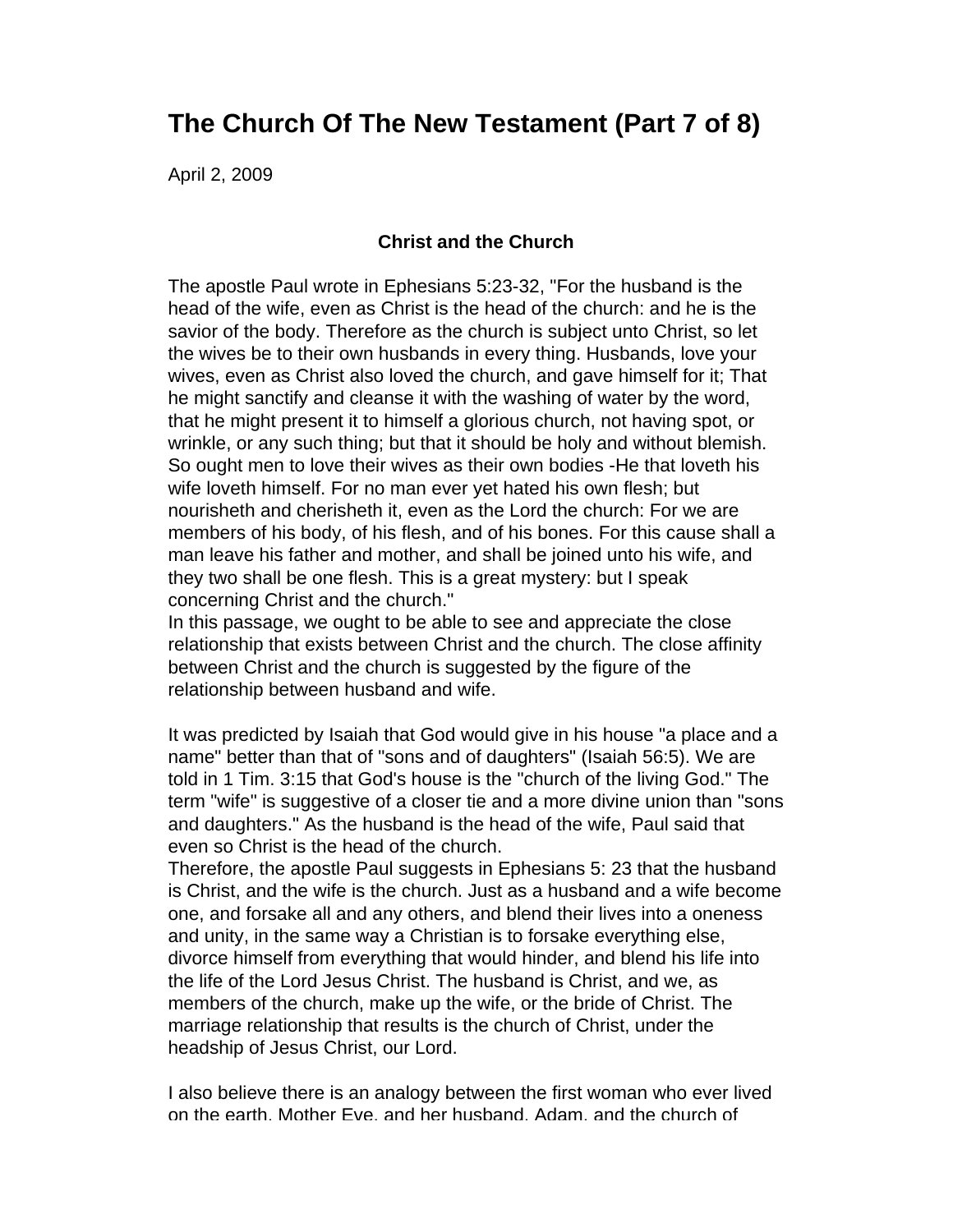Christ in its relationship to Jesus Christ, our Lord.

The Bible relates, in the second chapter of Genesis, that after all the things of the earth had been created, the beasts of the field, the fish of the sea, and the fowls of the air, all these various things were brought to Adam to see by what name he would call them. When Adam had named all the beasts of the field, and all the fowls of the air, the Creator was conscious of the fact that every animal and every fowl had its respective mate, and then God looked at man, and said, "It is not good." Up until that moment, God's pronouncement had been not only that things were good, but that they were very good. But now God came to a point in the development of creation in which he said, "It is not good." What was it that was "not good"? He said: "It is not good that the man should be alone" (Genesis 2:18). Probably there are a number of women, young and old, who would agree with that statement, and they are right.

God said that it was not good for man to be alone, and he said: "I will make an help meet for him." I might point out that the term "help meet" means "suitable companion." In accord with God's determination to make an help meet for Adam, the last, greatest and highest of all creation was brought into existence when God created Mother Eve.

I want to show that the means God used in bringing about the creation of Adam's wife form a fitting analogy to the establishment, creation, and formation of the church of Christ, which was to be the bride of the second Adam, Jesus Christ. What did God do? The Bible says: "And the Lord God caused a deep sleep to fall upon Adam, and he slept" (Genesis 2:21).

After God had caused Adam to sleep, he opened his side, and what a wonderful thing that suggests. The woman was not taken from Adam's head, that she might rule over him, nor from his feet, that he might trample upon her, but from out of his side, that she might be a partner and companion along the pathway of life. Then what happened? The Bible says, "And he took one of his ribs, and closed up the flesh instead thereof " (Genesis 2:21). That which was to form the woman was taken from Adam's side - a rib. Therefore, Adam paid the price, the price of his flesh and bone for the one who was to be his companion and help meet.

The woman was then created out of the material taken from his side. The Bible states: "And the rib, which the Lord God had taken from man, made he a woman" (Genesis 2:22).

The woman was then given to Adam to be his wife, to take upon herself his name, to be married to him. The Bible says that God "brought her unto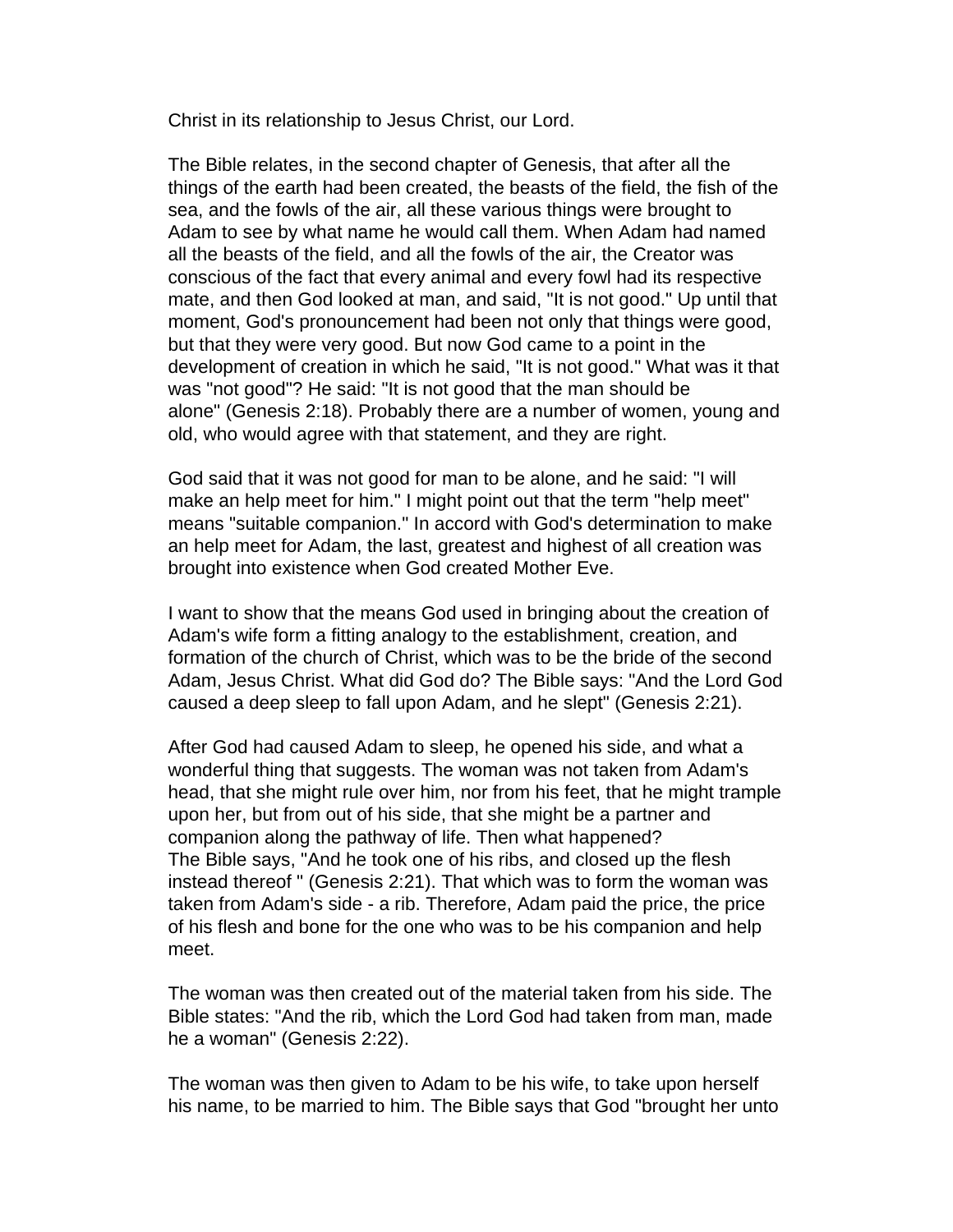the man. And Adam said, This is now bone of my bones, and flesh of my flesh: she shall be called Woman, because she was taken out of Man" (Genesis 2:22, 23).

As a natural result of that union, children began to be born of that first pair, and the earth was to be replenished as a result. Rehearsing that account just briefly, we can say that Adam was at first alone, but God said that was not good. God determined to make a help meet, a suitable companion, for him. Therefore, Adam was put to sleep, his side was opened and the rib was taken from his side, the woman was created, and became Adam's wife, and as a result children would be born and replenish the earth.

I believe that from that very simple story concerning the creation of woman, the first woman, we can draw a very beautiful analogy to the creation of the church of the Lord Jesus Christ. God planned in his great wisdom that at the proper time, when man was ready to receive the truth, the church was to be formed. And just as Adam was the head of the woman, or the wife, so Christ was to be the head of the church. Therefore, we may expect to find a fitting parallel in the establishment of the church.

Do you remember what God did first in creating the woman? He caused a deep sleep to come upon Adam. Now look at the first thing he did in forming the spiritual wife, the Lamb's bride.

After Jesus had lived for thirty-three years upon the earth, and had fulfilled the prophecies concerning him, he was taken at last and nailed to the cross. While suspended upon the cross from the third hour of the day until the ninth hour, during the last three hours a great darkness fell upon the face of the earth. It seems to me that God himself veiled his face and refused to look upon the greatest tragedy of all ages, which was being carried out. The record says that finally the sinless Son of God bowed his head upon his guileless bosom and yielded up the ghost, declaring: "It is finished." While Jesus slept the deep sleep of death, a Roman soldier pierced his side with a spear, opening up the literal flesh of the body of Jesus, and in harmony with the creation of woman, there came forth from the side of Jesus that which was to purchase the church of Christ. The Bible says: "And forthwith came there out blood and water" (John 19:34). Therefore, Christ shed his blood, and with that made the sacrifice and gave his blood that he might purchase and buy the institution that was to be his spiritual bride, or the wife of the Son of God.

The apostle Paul said: "Take heed therefore unto yourselves, and to all the flock, over the which the Holy Ghost hath made you overseers, to feed the church of God, which he hath purchased with his own blood" (Acts 20:28).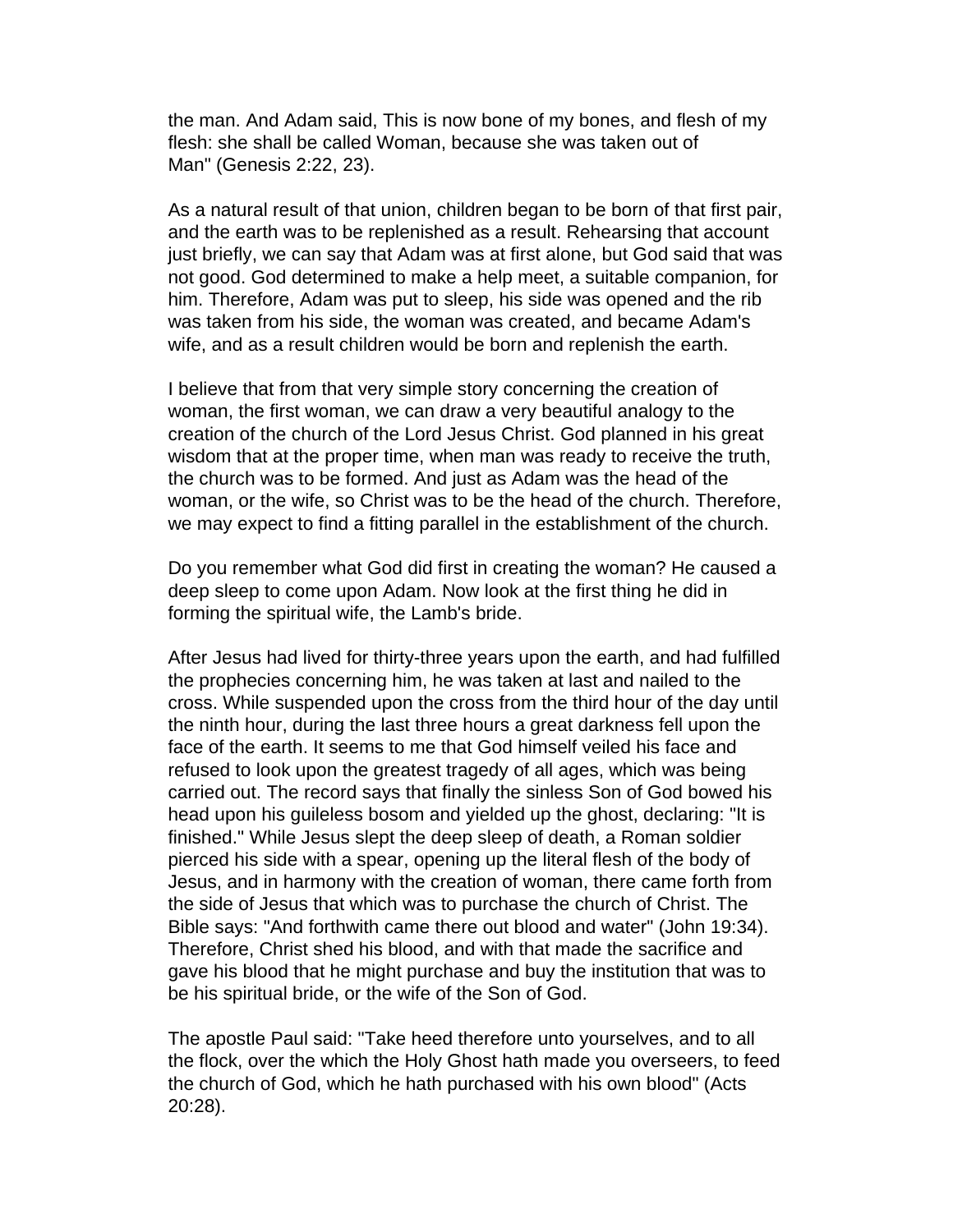Look at what happened in the formation of the church. God caused the sleep of death to fall upon Jesus. The material to build the church was taken from his side. Jesus paid his blood. The church, the Lamb's bride was to be brought into existence and made a living reality. It was proper to characterize the church as the wife, since she was married to Christ, and it was natural that spiritual children should be born of that union and into the family. Just as it was impossible for woman to have been created before the opening of Adam's side when that which formed her was taken out, even so it is equally impossible for the church to have been brought into existence previous to the shedding of the blood of the Son of God.

But someone might say: "The Bible says that Christ loved the church and gave himself for it, therefore it must have been in existence, or else he could not have given himself for it.

Well, it is true that Jesus had some followers, but they were not known or called his wife, and they did not become such until Christ died, made the sacrifice, and gave himself for them. Then they became his bride, or his wife. When a young man falls in love with a young lady, he is willing to forsake his father and mother and all things and give himself to her and for her, because he loves her. But was she his wife previous to the time that he gave himself for her? She was in existence as a young lady, but not as his wife, and she did not become a wife until he forsook all others, pledged his life, and gave himself for her.

So it was with the church of Christ. Human beings were in existence before they were known as a church, but they were not in existence as a bride, or as the wife of Jesus, until he purchased them and the marriage was consummated. Then they are joined unto him as a bride, over which he becomes the head, and in which his Spirit dwells, and they blend into one.

Paul said, in Romans 7:1-4, "Know ye not, brethren, (for I speak to them that know the law,) how that the law hath dominion over a man as long as he liveth? For the woman which hath an husband is bound by the law to her husband so long as he liveth; but if the husband be dead, she is loosed from the law of her husband. So then if, while her husband liveth, she be married to another man, she shall be called an adulteress: but if her husband be dead, she is free from that law; so that she is no adulteress, though she be married to another man. Wherefore, my brethren, ye also are become dead to the law by the body of Christ; that ye should be married to another, even to him who is raised from the dead, that we should bring forth fruit unto God."

What is Paul talking about? So long as the law of Moses was in existence,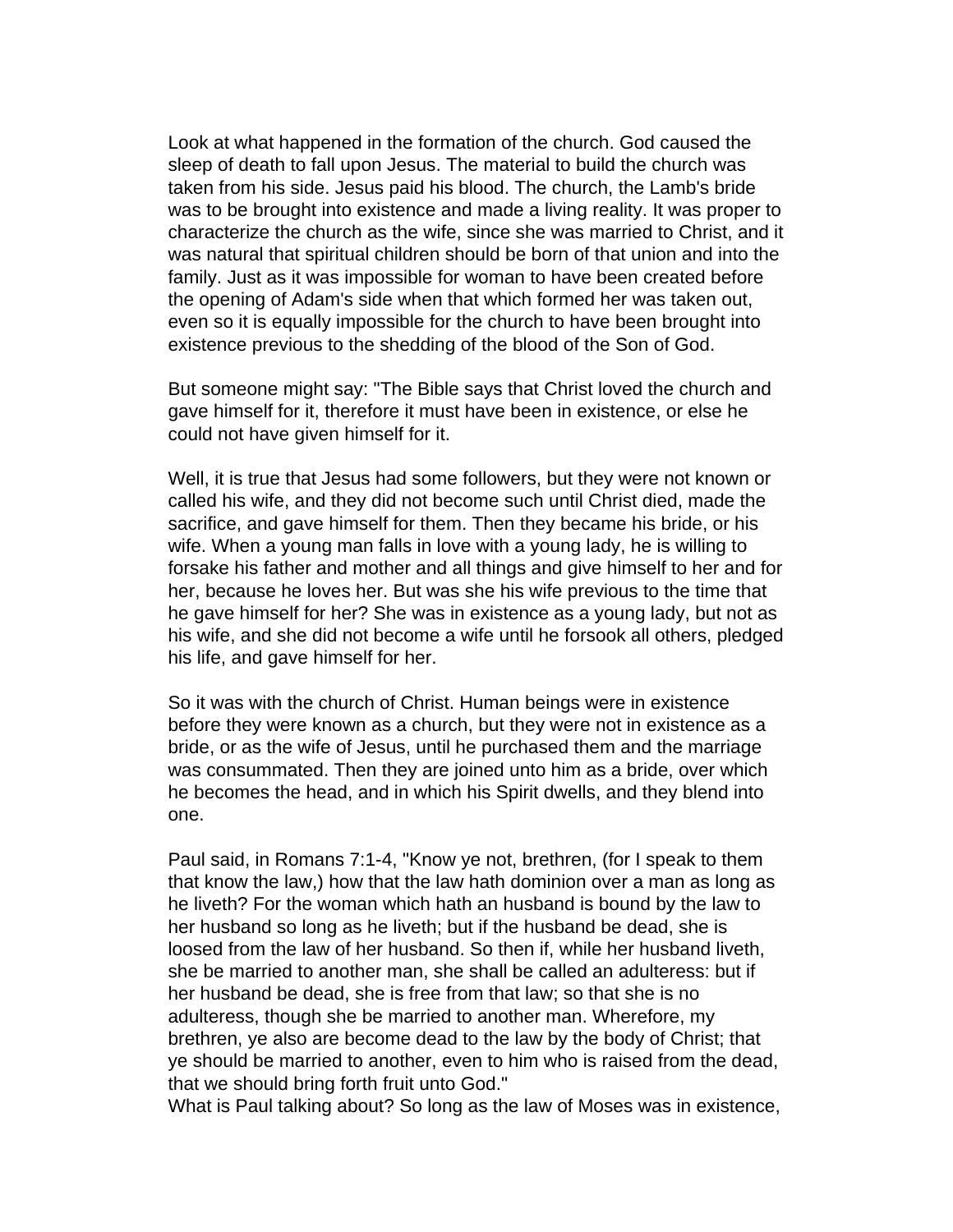the Israelites were married to that law as their husband. If during its effectiveness, they had been married to another law, they would have been guilty of spiritual adultery, but if the 'first law was blotted out, then they are loosed from it, and are not adulterers, though they be married to another law, or another man. Paul said: "You brethren are become dead to the law by the body of Christ that you should be married to another."

What other? Unto him. What him? Unto him who is raised from the dead. Not the one who walked over the hills of Judea, and the plains of Samaria in his personal ministry - not married unto him until he tasted death, but married unto him that is raised from the dead. The man does not live who can find the marriage consummated between Christ and the church previous to the resurrection of the Son of God from the dead. But what is the object of this marriage, Paul? "That ye should be married to another, even to him who is raised from the dead, that we should bring forth fruit unto God."

Now when he says fruit here, we do not understand it to mean the good works, which are to result from our union with Christ, but men and women born as the result of the marriage of Christ and the church. Let me point out that children born outside of that wedlock and relationship would be illegal in their state.

We said all of that in order to say this: The church, having become married to Christ, has the right to take upon itself the name of the husband, and the children that will result from that union, have the right to take the name of the husband or the head of the household, and become members of the family of God. They will also become heirs of all that Jesus has because they are born into the family of God, and are therefore heirs of God, and joint-heirs, with Jesus Christ.

Since the church is described as the bride of Christ, doesn't it seem to you that the church should wear his name? Does it seem reasonable that Jesus would come to earth, sorrow, suffer, bleed and die to establish the church, and then the church would dishonor Christ by refusing to wear his name, but would instead wear the name of some man? Also, we can see that since Jesus shed his blood to purchase the church, (Acts 20:28), that if we are saved by his blood, we must be in the church.

Is the church essential to salvation? In reply to that question, I ask: Is Jesus' blood essential to salvation? Remember, he purchased the church with his blood. If he gave his blood for the church, and it is only by the blood that we can be saved, then it would seem that the church should be worth what Jesus paid for it.